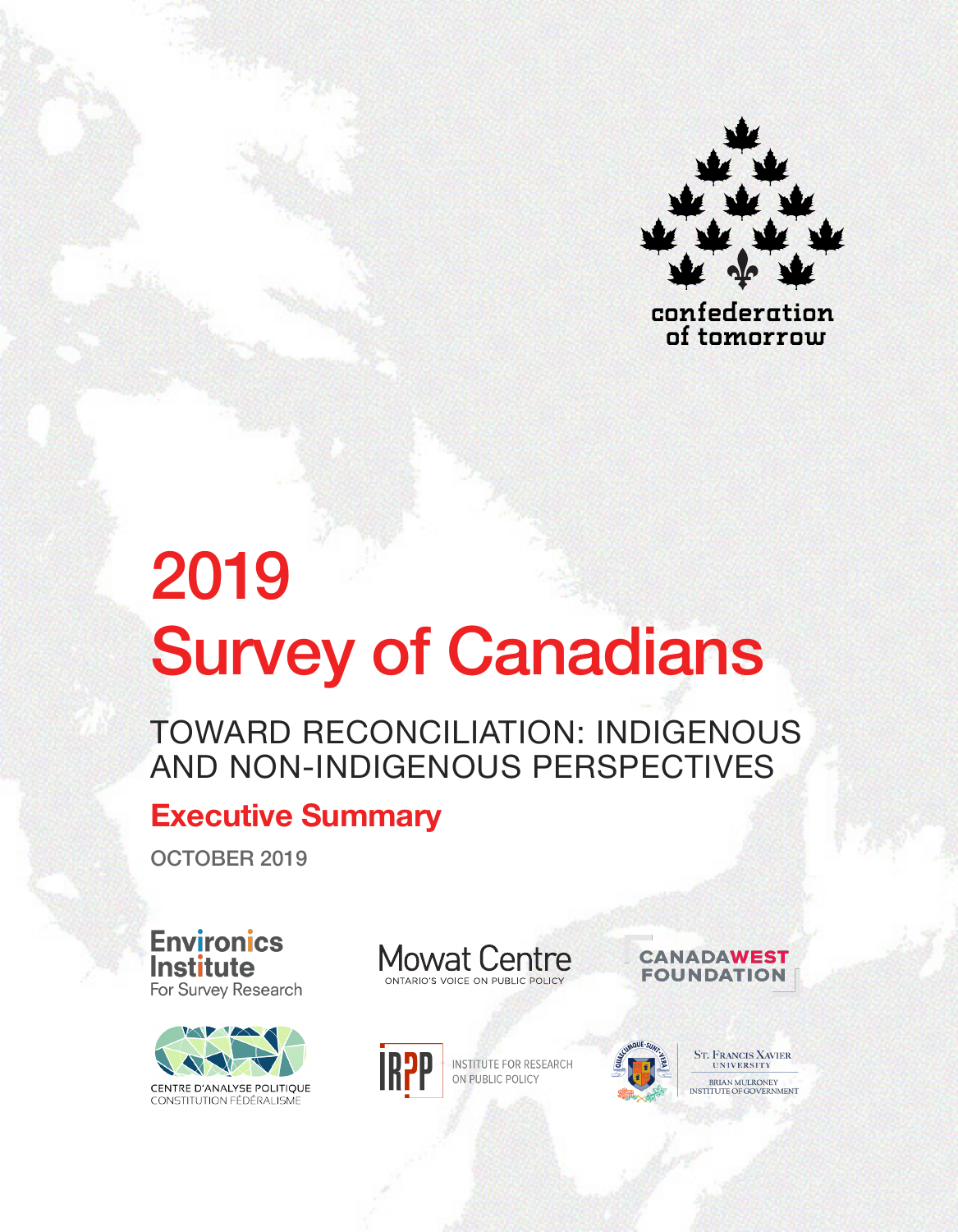# **Introduction**

## **Background**

For much of the late 20th century, Canadian politics was dominated by high-stakes attempts to remake or dismantle the country's federation. First ministers met regularly for mega-constitutional deal-making, while successive Quebec and federal governments wrestled with iterations of preand post-referendum strategies. The 1990s alone witnessed a national referendum on the Constitution, a second and closely-contested referendum on Quebec independence, and two new regionally-based political parties – Reform and the *Bloc Québécois* – taking turns as Her Majesty's Loyal Opposition.

In recent years, it has appeared that such storms have now finally passed. A new generation of Canadians has come of age with no direct memories of national unity crises. Regional party fragments have once again coalesced around the traditional left-centre-right national options. And as other countries wrestle with the rise of inward-looking nativism, Canada appears to offer hope as a successful example of multiculturalism and multinational federalism capable of reconciling unity and diversity.

In fact, Canada's sesquicentennial in 2017 marked one of the only times the country has been able to celebrate a significant birthday in the absence of a serious national unity crisis. Canada's 50th birthday fell in the midst of the First World War and a crisis over conscription that split the country between British and French. The country's 75th birthday found it fighting another world war, with a second conscription crisis just over the horizon. The centennial, while full of optimism, coincided with the Quiet Revolution, and preceded the founding of the *Parti Québécois* by only one year. The country's 125th birthday, in 1992, was almost forgotten in the run-up to the referendum on the Charlottetown Accord – with the dramatic electoral gains of the *Bloc Québécois* and the Reform Party, and the re-election of a *Parti Québécois* government soon to follow.

Even though such events have receded into the past, the current political agenda remains full of unresolved issues that can easily divide Canadians along the fault lines of region and identity. Controversies over transnational pipelines are pitting erstwhile regional allies against one another, while the country's plan to meet international climate change obligations is at risk from several provinces challenging the wisdom of carbon pricing. As the resource-led boom in and around Alberta turned to bust, Albertans' support, not only for environmental policies, but also for broader wealth-sharing arrangements within the federation has come into question.

Meanwhile, the Quebec government's position paper on its "way of being Canadian" was launched in 2017 without sparking a serious reply from its partners in Confederation. This was followed by the province's only avowedly federalist political party not only losing power but receiving its lowest ever share of the popular vote. Atlantic Canada, for its part, continues to search for ways to offset its declining demographic and economic clout. In the North, the three territories are implementing different forms of devolution of power, both from Ottawa to territorial governments, and from territorial government to forms of Indigenous self-government. And the lack of concrete actions to match verbal commitments toward reconciliation with Indigenous Peoples threatens to undermine the country's harmony at home, as well as its reputation abroad.

In short, as Canada moves past its 150th birthday, new dimensions and challenges to the country's structure and governance are once again demanding greater attention. These issues are being considered by governments, thinktanks and universities, but it is also important to hear from the rest of Canadians, who have both a say and a stake in the outcomes. And it is important to hear what a new generation of citizens has to say, both about the unresolved challenges they have inherited and the emerging challenges they are called upon to confront.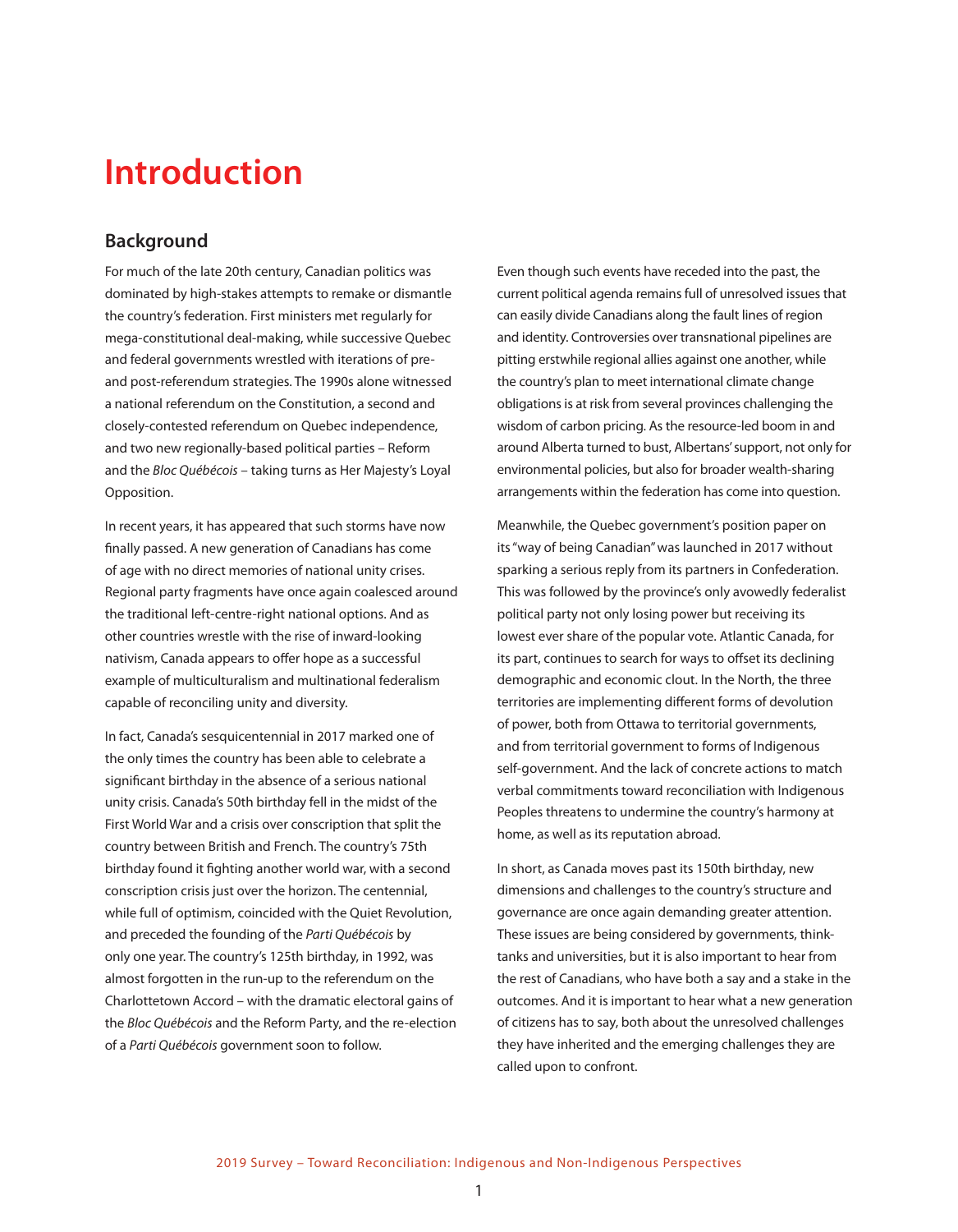## **Confederation of Tomorrow 2019 survey**

This is the goal of the 2019 Confederation of Tomorrow survey. The name "Confederation of Tomorrow" is taken from the landmark Confederation of Tomorrow conference, convened and hosted in November 1967 by Premier John Robarts of Ontario. The event allowed political leaders from all 10 provinces to share their perspectives on the country's promising future, and to lay the foundations for a stronger federation amid the energy and excitement of the country's centennial. It was a conference whose purpose was not to pretend that there were simple solutions to complex problems, but to ensure that there was an opportunity for each region's distinctive perspectives on the country to be expressed and heard.

It is in that spirit that the 2019 Confederation of Tomorrow survey was conducted with representative samples of Canadians from every province and territory, to hear their perspective on the country's federal system as it is today and what it might be. The research draws from previous

national surveys conducted over the past several decades to understand not only what Canadians think today, but how public perspectives have evolved over time.

The research was conducted by the Environics Institute for Survey Research, in partnership with five leading public policy organizations across the country: the Canada West Foundation, the Mowat Centre, the Centre D'Analyse Politique – Constitution et Fédéralisme, the Institute for Research on Public Policy, and the Brian Mulroney Institute of Government at Saint Francis Xavier University.

The research consisted of a national public opinion survey conducted online (in the provinces) and by telephone (in the Territories) with a representative sample of 5,732 Canadians (ages 18 and over), including 645 persons who identified themselves as Indigenous, between December 14, 2018 and January 16, 2019. Further details on the survey sample are provided in Appendix II.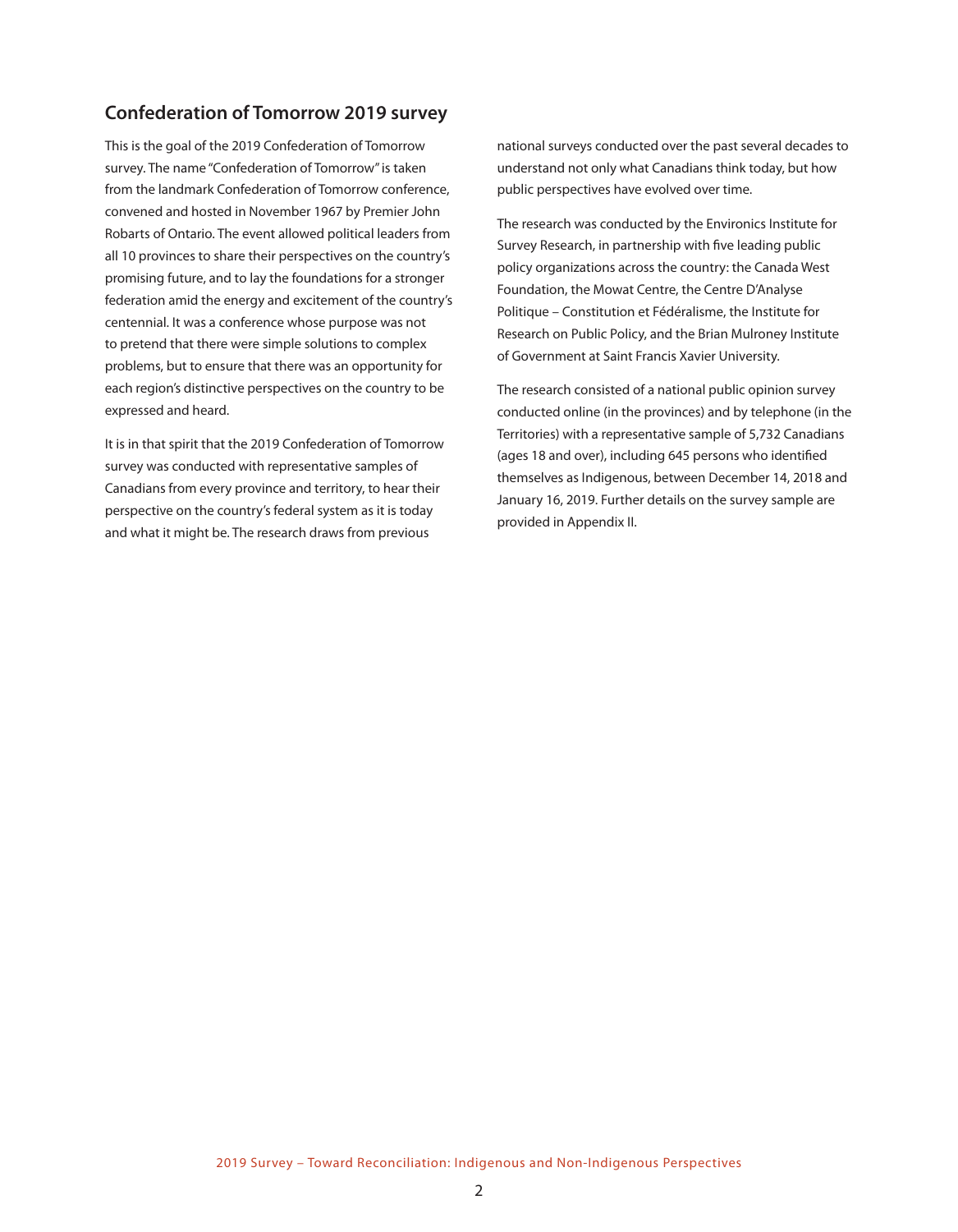## **About this report**

This report is the third of three that presents the results of this research. It focuses on how Indigenous Peoples see the country and their place in it, how non-Indigenous people view the situation of the Indigenous Peoples in Canada, and how both Indigenous and non-Indigenous people think that the process of achieving reconciliation should be advanced. The first two reports, *Canada: Pulling Together or Drifting Apart?* and *Making Federalism Work*, were published earlier this year. Additional details are provided under separate cover that provides the results for each survey question by region and jurisdiction, demographic characteristics and other population segments. All results are presented as percentages unless otherwise noted.

## **Acknowledgements**

This research was made possible with the support from a number of organizations and individuals. The study partners would like to acknowledge the contributions of Ginger Gosnell-Myers for her comments on an earlier draft; Darcy Zwetko and Tom Hatry at Elemental Data Collection Inc.; and Steve Otto, Elaine Stam and Cathy McKim for their excellent work in the final report production. Finally, much appreciation is expressed to the 5,732 Canadians, including the 645 Indigenous persons, who took the time to share their perspectives on the Confederation of Tomorrow.

# **Note on terminology**

The term "Indigenous" is used throughout the report to refer to First Nations, Métis and Inuit peoples. Those who do not identify as Indigenous (First Nations, Métis or Inuit) are referred to in this report as "non-Indigenous people" or "non-Indigenous Canadians." When the report refers to all survey respondents, both Indigenous and non-Indigenous, they are often described simply as "Canadians."

The overall survey sample is large enough to allow for results to be presented separately for each province and territory, when relevant. The non-Indigenous sample is large enough to allow for results to be presented separately for each province, but not each individual territory. As the Indigenous sample is smaller, results for Indigenous Peoples can only be broken down geographically by three major regions: Atlantic and Central Canada (comprising the four Atlantic provinces, Quebec and Ontario), Western Canada (comprising the four Western provinces) and the North (comprising the three territories). In this report, the term "North" thus refers to the three territories, and "Northerners" or "Northern Canadians" refer to residents of the three territories.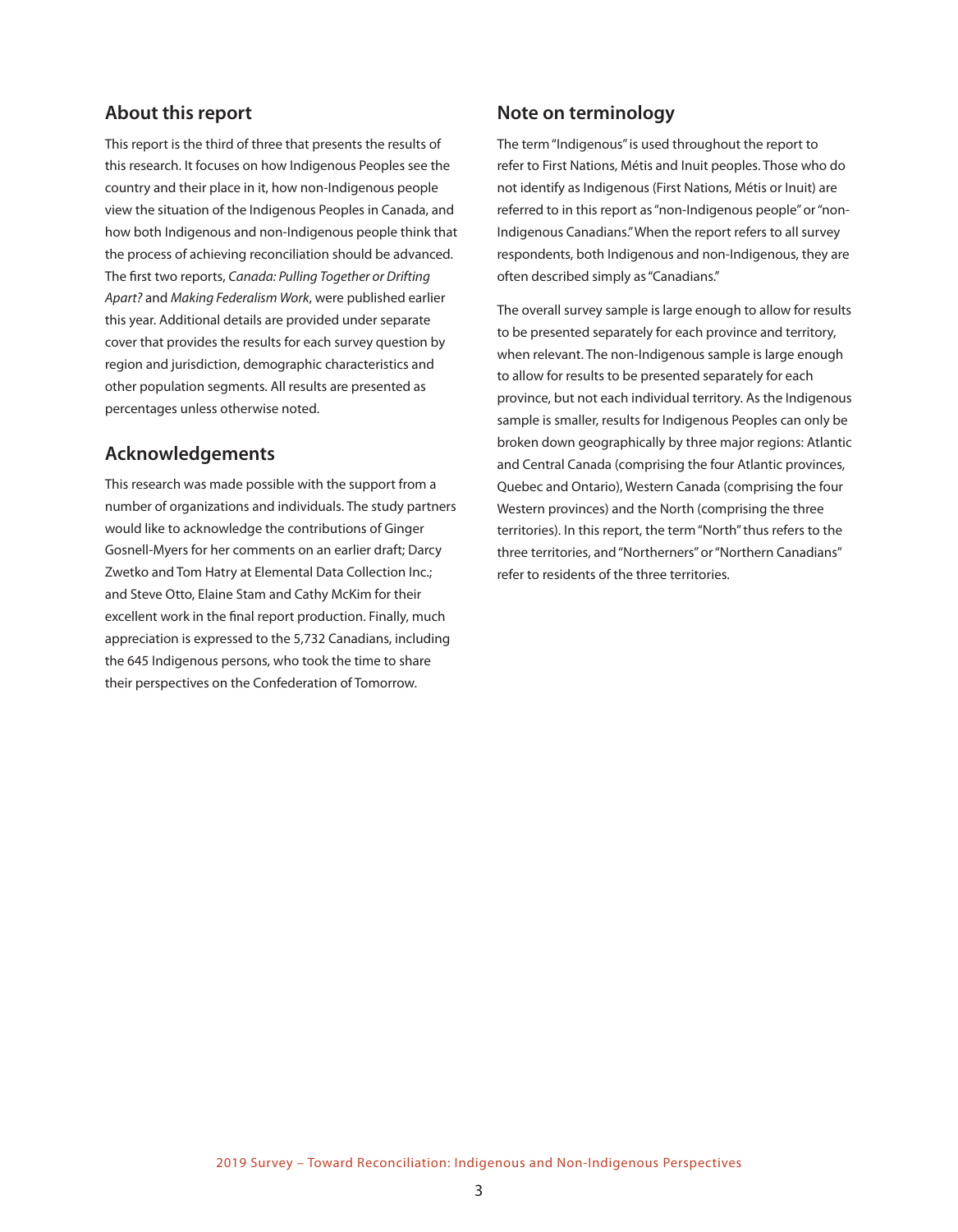# **Executive Summary**

It its most formal sense, the Canadian federation is comprised of 13 provincial and territorial jurisdictions. But Canada as a political entity took shape and developed within the wider context of a series of arrangements with the Indigenous Peoples who lived on its lands for thousands of years before the first European explorers, traders and settlers arrived; arrangements that were elaborated on in the form of treaties, royal decrees and, more recently, constitutional provisions recognizing the distinctive rights of First Nations, Métis and Inuit peoples. Canada's federal structure and division of powers, therefore, is enveloped within the broader constitutional reality that includes Indigenous rights.

More generally, the Canadian political community that emerged after Confederation was always more than a partnership among sub-national units; it was also an attempt to accommodate, within a single state, the needs and interests of different peoples. Though this aspect of Confederation may originally have been conceived of as a partnership between British and French, it has over time been contested and reconceived to become more inclusive, first of a wider group of European and then other non-Indigenous ethnicities, and subsequently of the Indigenous Peoples living within Canada.

For these reasons, no attempt to assess, modernize or reimagine the Canadian federation today is complete without including the perspectives of Indigenous Peoples, and addressing issues relating to the prosperity and wellbeing of Indigenous Peoples and communities. This is the focus of this report, the third in the series presenting the results of the Confederation of Tomorrow 2019 survey of Canadians.

The first report, *Canada: Pulling Together or Drifting Apart?*, examined Canadian identities, as well as perspectives on how well the federation is responding to the interests of each of the 13 provinces and territories. The second report, *Making Federalism Work*, focused on the ways in which the country's federal, provincial and territorial governments should work together as federal partners to address key issues.

This third report turns to examine how Indigenous Peoples see the country and their place in it, how non-Indigenous people view the situation of Indigenous Peoples in Canada, and how both Indigenous and non-Indigenous people think that the process of achieving reconciliation should be advanced. The report finds that most Canadians believe that individuals like themselves have a role to play in moving reconciliation forward. There is also a recognition within Canadian society of the gaps in the standards of living between Indigenous and non-Indigenous people, and of the need to address them. Most Canadians support a number of specific policies that could improve Indigenous well-being and advance reconciliation, such as increases in government funding for Indigenous schools, as well as the transfer of the powers of self-government to Indigenous communities. And majorities of both Indigenous and non-Indigenous people are confident in the ability of Canadians to resolve their internal differences. At the same time, only a minority of non-Indigenous Canadians view Indigenous Peoples as possessing unique rights that differentiate them from other ethnic or cultural groups in Canada, or are certain that resource development on Indigenous lands should not proceed in the absence of consent from the Indigenous Peoples concerned. It thus appears that the support within Canadian society of specific steps to advance reconciliation is not always underpinned by an awareness of the different constitutional and legal realities that affect the status of the country's First Nations, Métis and Inuit peoples.

Here is a summary of the specific findings:

#### **Identity**

The first report in this series, *Canada: Pulling Together or Drifting Apart?*¸ confirmed that most Canadians have nested or overlapping identities, combining identification with both Canada and their province or territory, as well as other identities related to their language, ethnicity, gender or religion. This report finds that the same is true for Indigenous Peoples in Canada. Three in four Indigenous people express some combination of Indigenous and Canadian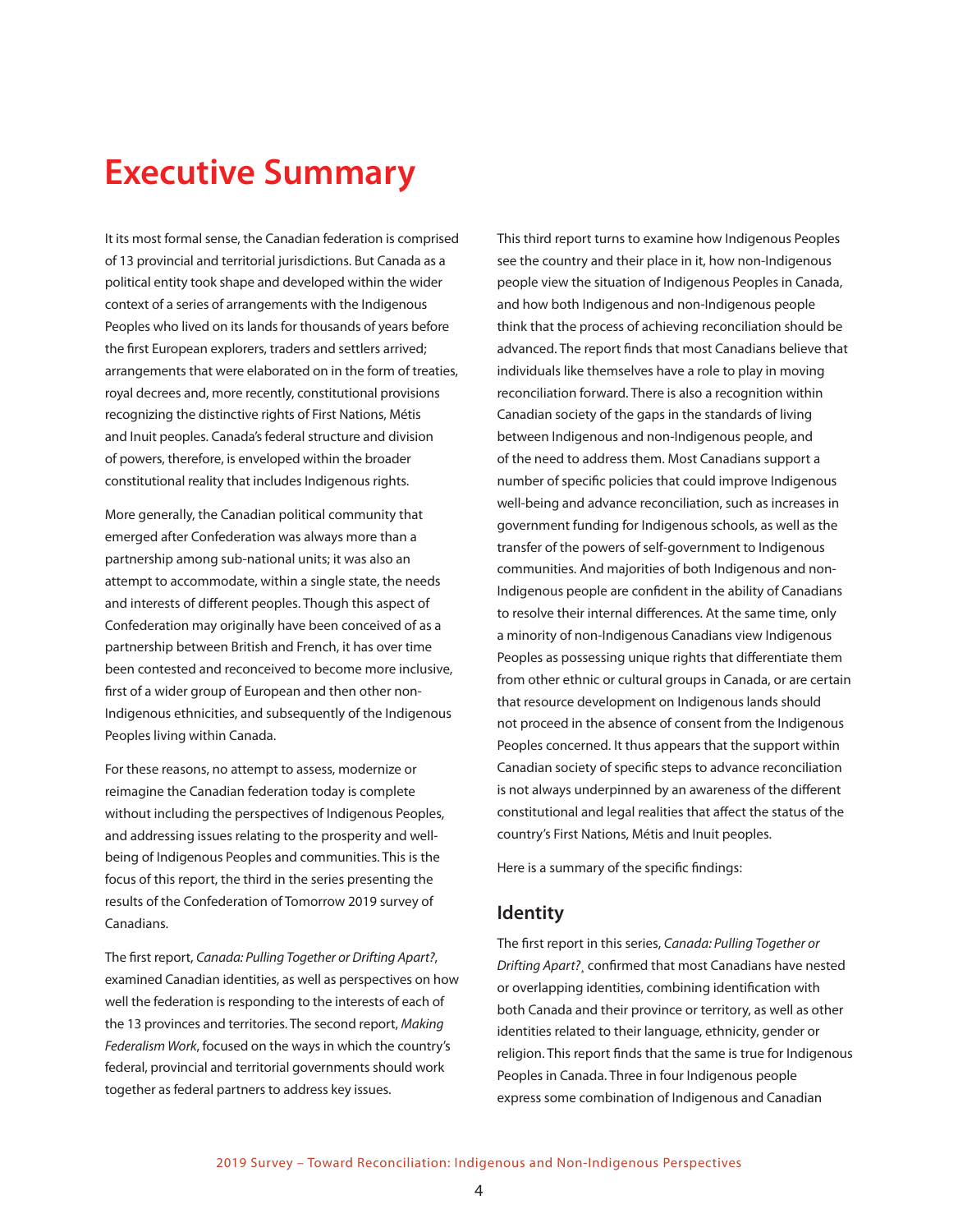identities (whether Indigenous first, but also Canadian; equally Indigenous and Canadian; or Canadian first, but also Indigenous). Relatively few identify exclusively as one or the other. One in three identify themselves as first or only Indigenous, with this proportion being higher among First Nations peoples, and lower among Métis and Inuit.

At the same time, eight in ten Indigenous Peoples say their Indigenous nation or community is important to their personal sense of identity. And the proportions saying language, region or province, and gender are important to their personal sense of identity are just as high. Those who identify as Inuit are particularly likely to say that their region, gender, language and religion are very important to their own sense of identity.

## **Indigenous Peoples in Canada: Non-Indigenous Perspectives**

Despite the entrenchment of Indigenous rights in Canada's constitution, the understanding of Indigenous Peoples as holders of unique rights is not the predominant perspective among non-Indigenous Canadians. While two in five Canadians see Indigenous Peoples as having unique rights as the first inhabitants of the continent, a slightly higher proportion (almost half) sees them as being just like other cultural or ethnic groups in Canada's multicultural society. In the North, about seven in ten think about Indigenous Peoples as having unique rights as the first inhabitants of the continent – a much greater proportion than in any other part of Canada. Among the provinces, support for the notion of Indigenous people possessing unique rights is higher than average in Quebec and New Brunswick, and lower in the Prairies, Newfoundland and Labrador, and PEI. On this question, views are similar between men and women, across age groups, and among those with different levels of education.

In contrast, there is much broader public recognition among Canadians regarding the gap in the standard of living between Indigenous and non-Indigenous people. Three-quarters of non-Indigenous Canadians say that, from what they know or have heard, there is either a large or a moderate gap in the standard of living between Indigenous Peoples and other Canadians.

While non-Indigenous Canadians may recognize the disadvantages that many Indigenous Peoples face, many are reluctant to single themselves or their governments out for blame. A plurality of non-Indigenous Canadians say that the attitudes of the Canadian public, the policies of Canadian governments, and Indigenous Peoples themselves are all equal obstacles to achieving economic and social equality for Indigenous Peoples. But three in ten say that the biggest obstacle is Indigenous Peoples themselves. Combining these two responses reveals that seven in ten non-Indigenous Canadians believe that Indigenous Peoples are at least partially responsible for obstacles to equality. The proportion that says the biggest obstacles is Indigenous Peoples themselves is twice as big as the proportion that singles out the policies of Canadian governments, and more than three times the proportion that points to the attitudes of the Canadian public.

# **Toward Reconciliation**

Large majorities of both Indigenous and non-Indigenous Canadians support a number of specific policies to address reconciliation between Indigenous and non-Indigenous people, such as providing government funding to ensure all Indigenous communities have clean drinking water and adequate housing, or increasing funding for education in Indigenous schools so that it matches funding for other schools. The main difference between the views of Indigenous and non-Indigenous people is that the former are more likely to express strong support for these policies. None of the policies are opposed by more than one in four non-Indigenous Canadians. Support for each of these four policies is highest in the three Northern territories and lowest in the Prairie provinces.

A majority of Canadians also believe that individual Canadians like themselves have a role to play in efforts to bring about reconciliation between Indigenous and non-Indigenous people. This view is shared by more or less equal proportions of Indigenous and non-Indigenous people, but is held more strongly among the former. Only about one in seven Canadians do not see a role for individual Canadians in efforts to bring about reconciliation.

#### **Indigenous Self-Determination**

A majority of Canadians support the transfer of the powers of self-government to Indigenous communities, although support is both higher and stronger among Indigenous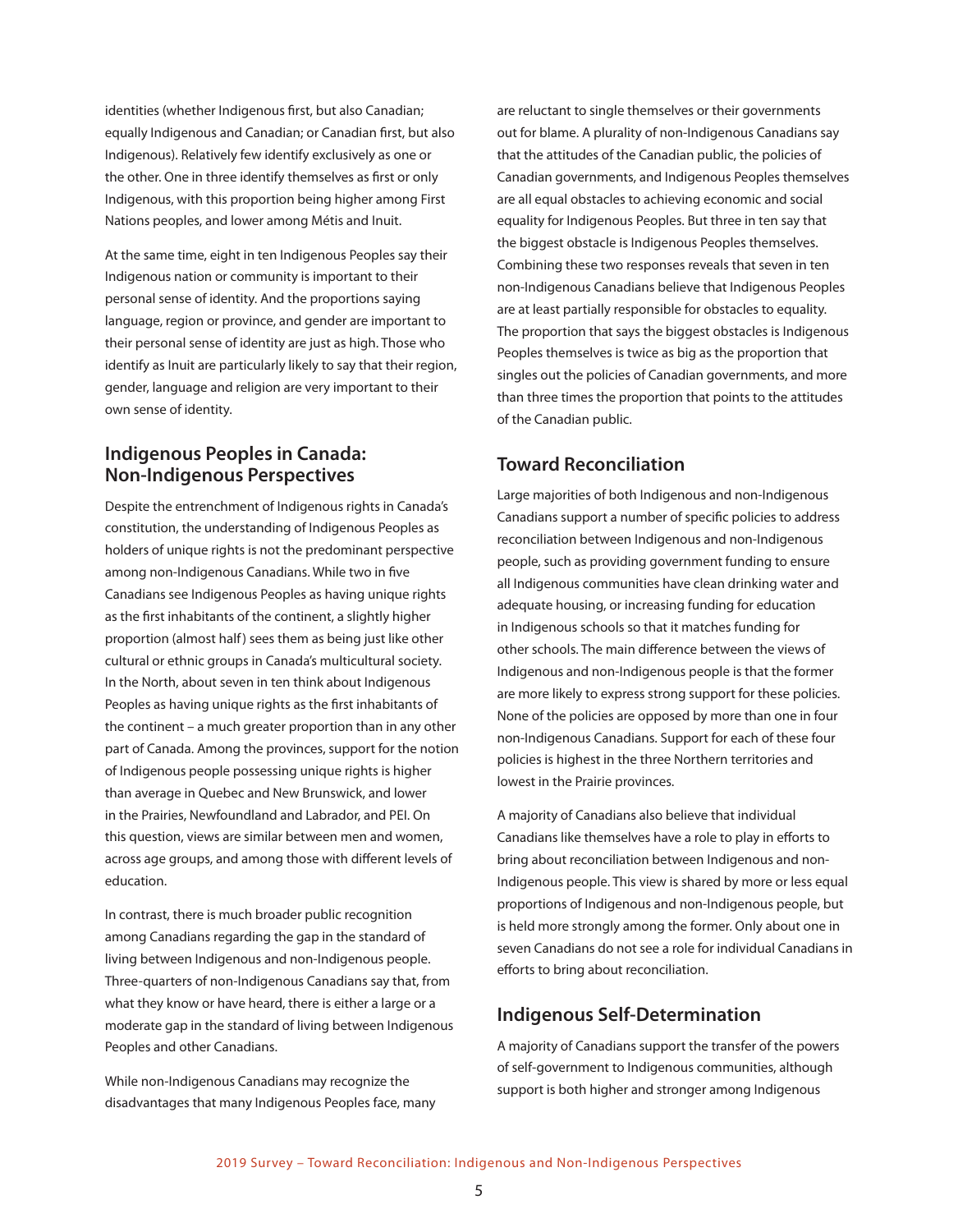Peoples compared to non-Indigenous people. Overall support is similar among First Nations, Métis and Inuit peoples, but the proportion that strongly supports selfgovernment is higher among Inuit and First Nations peoples than among those who identify as Métis.

Canadians are open to the sharing of the wealth generated from the development of natural resources with the Indigenous Peoples on whose traditional lands these resources may be found, but are less certain about the need for Indigenous Peoples to consent to the development of these resources in the first place. Specifically, a plurality of Canadians agree that Indigenous Peoples should be entitled to a fair share of the royalties earned on the development of natural resources that are located on the traditional territories of Indigenous Peoples. But while a majority of Indigenous Peoples say that governments should hold off on proceeding with resource development on traditional Indigenous territories until consent is given by Indigenous Peoples, non-Indigenous people are more equivocal: about a third of non-Indigenous people concur, but a slightly higher proportion says it would depend on the circumstances. Fewer than one in four, however, say that development should proceed even in the absence of Indigenous consent.

#### **Attitudes toward Government and the Federation**

Indigenous and non-Indigenous people have similar views on many general questions about the role of government and the Canadian federation. Indigenous Peoples are only slightly less satisfied than non-Indigenous people with the way things are going in our country today. Satisfaction is lower among those who identify as Métis, compared to those who identify as First Nations (especially those living on-reserve) or Inuit. When asked about the most important problem facing Canadians today, Indigenous Peoples are most likely to cite income inequality, poverty and homelessness, followed by unemployment, and government and political representation.

With one important exception, Indigenous and non-Indigenous people in Canada have similar opinions on how well the Canadian federation is working. The exception relates to the question of the relevance of the federal government. Indigenous Peoples are significantly more likely than nonIndigenous people to agree that the federal government has become virtually irrelevant to them; the proportion ascribing to this view is especially high among Inuit.

Finally, majorities of both Indigenous and non-Indigenous people in Canada are confident in the ability of Canadians to resolve their internal differences. Inuit and First Nations peoples are more likely to express a great deal of confidence than are Métis peoples; First Nations peoples on-reserve are especially likely to express a great deal of confidence.

#### **Varying Perspectives across the Country**

The survey results highlight a number of important differences among groups within both the Indigenous and non-Indigenous populations. Among Indigenous Peoples, there are sometimes important differences in the strength of feeling among those who identify as First Nations, Métis or Inuit. Among non-Indigenous people, there are typically differences among provinces and regions, with residents of the Territories consistently being more supportive of Indigenous Peoples and Indigenous rights, and those in the Prairies often being the least so.

In addition, among non-Indigenous people, occasional differences in opinion emerge between men and women, and across age groups. On two questions, these differences intersect, so that the biggest contrast is between the views of older men and younger women. Older men are more than twice as likely as younger women to blame Indigenous Peoples themselves for the economic and social inequality they face. Older men are also the least supportive of postponing natural resource development in the absence of Indigenous consent, while younger women are the most supportive.

These variations notwithstanding, in some cases, it is the absence of significant differences among age groups within the non-Indigenous population that stands out. For instance, on the questions of whether Indigenous Peoples are best understood as having unique rights, and of whether there is a role for individual Canadians in advancing reconciliation, the views of younger and older non-Indigenous Canadians do not differ significantly from one another. A generational gap in views relating to Indigenous Peoples is therefore evident on some but not all of the issues covered in the survey.